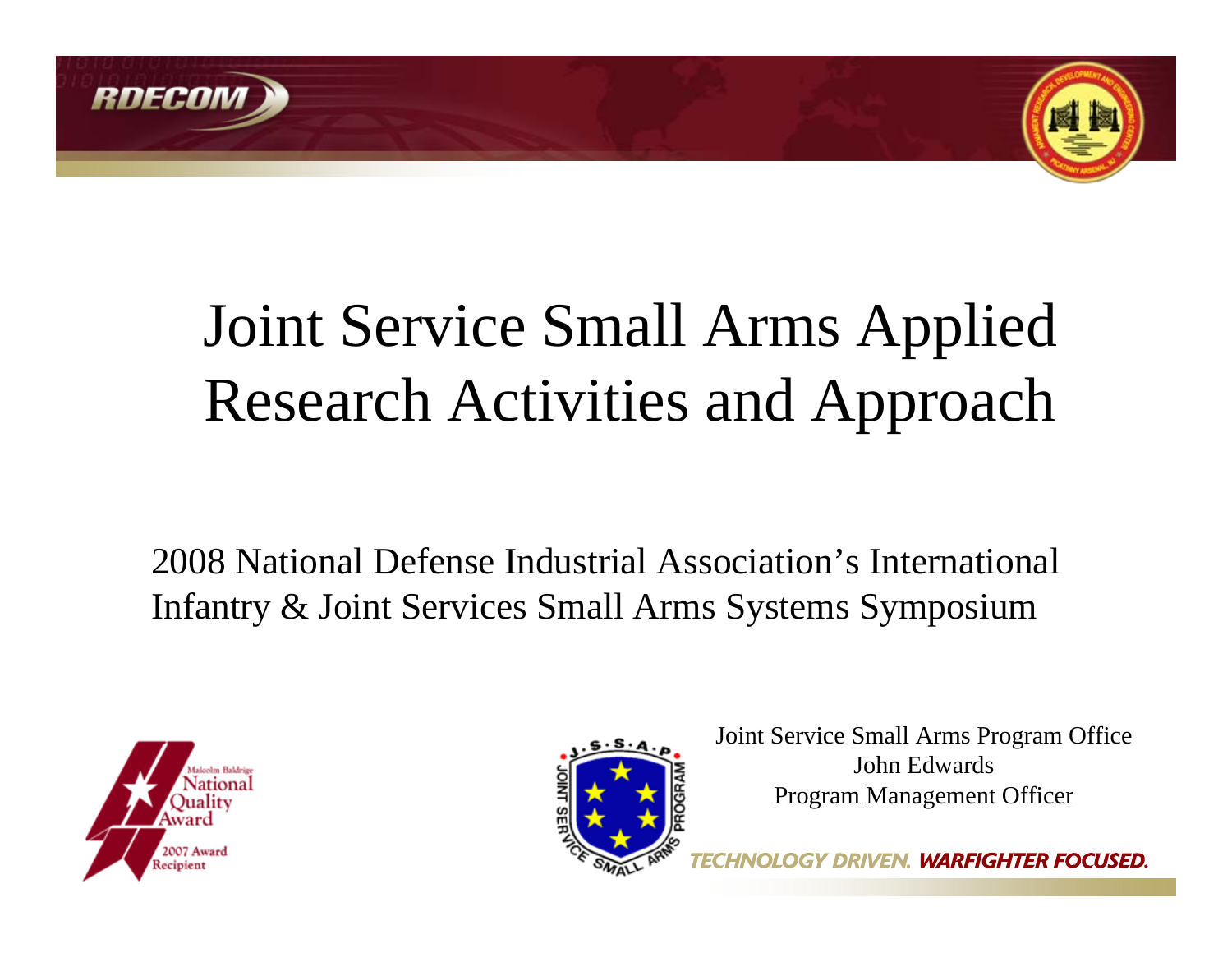



### Approach - Joint Service Small Arms

## Applied Research efforts





**GY DRIVEN. WARFIGHTER FOCUSED.**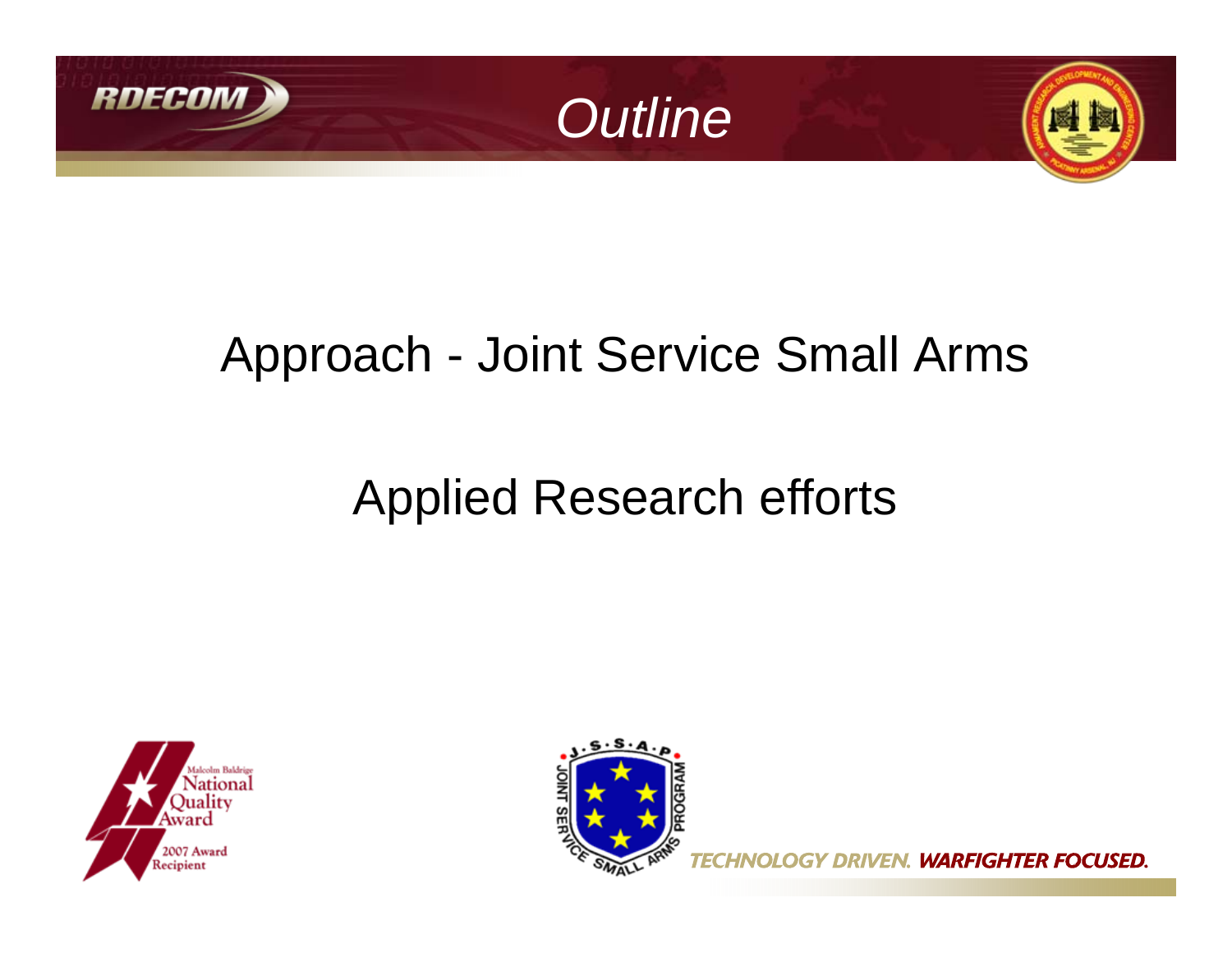

Warfighter focus





All photographs are from the DOD link photos page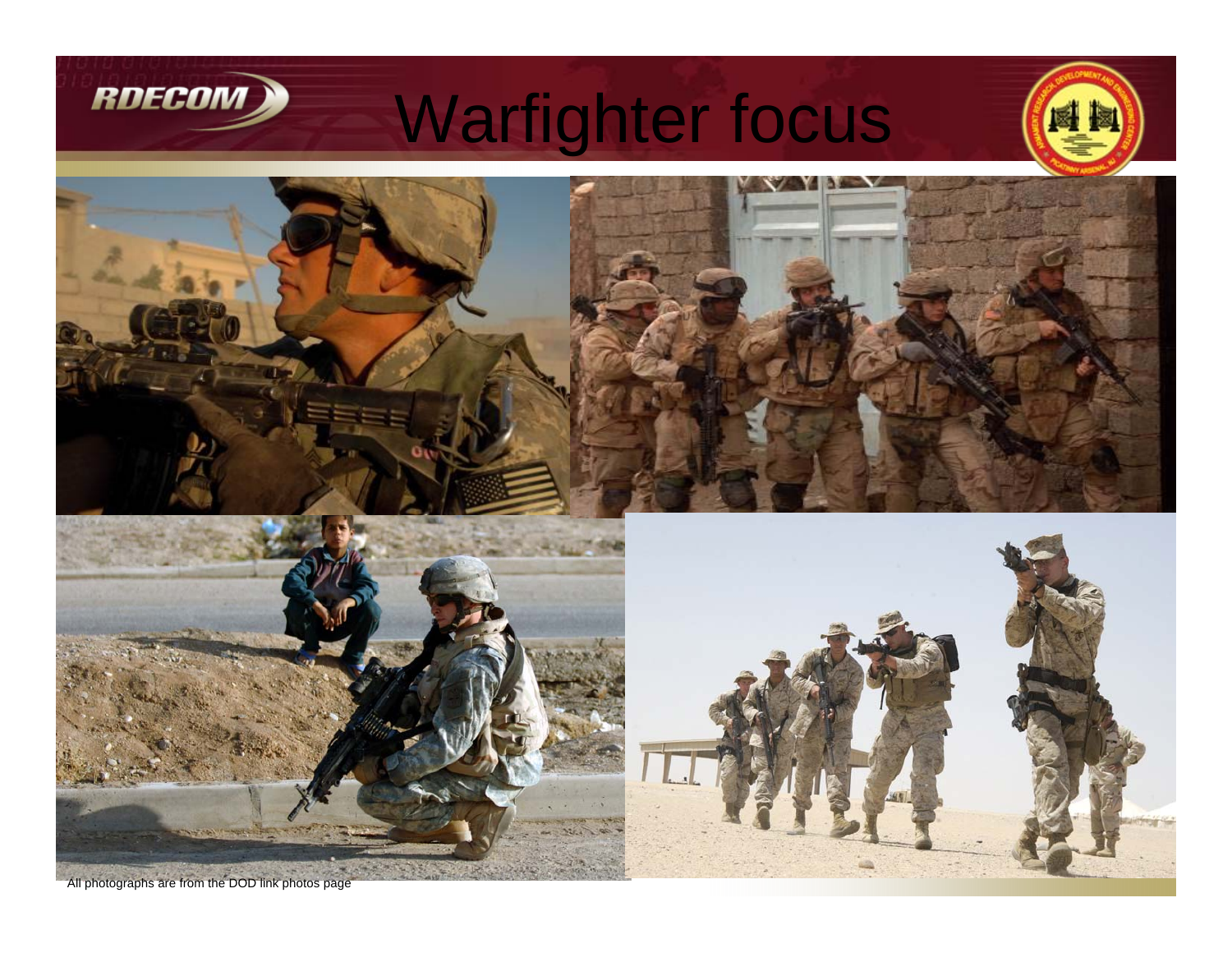



- • Harmonizes/Coordinates Across Armed Services*JSSAP Mission*
- • Consolidated Small Arms Science & Technology *JSSAP Mission*
	- –Operational Based
	- PM Technology List (*total ownership cost*)
- $\bullet$  Joint Small Arms Master Plan Updated every 2 years *JSSAP SOP*

*Joint Service Small Arms Synchronization Team is the reviewing and approving authority*



RDECOM











TECHNOLOGY DRIVEN. WARFIGHTER FOCUSED.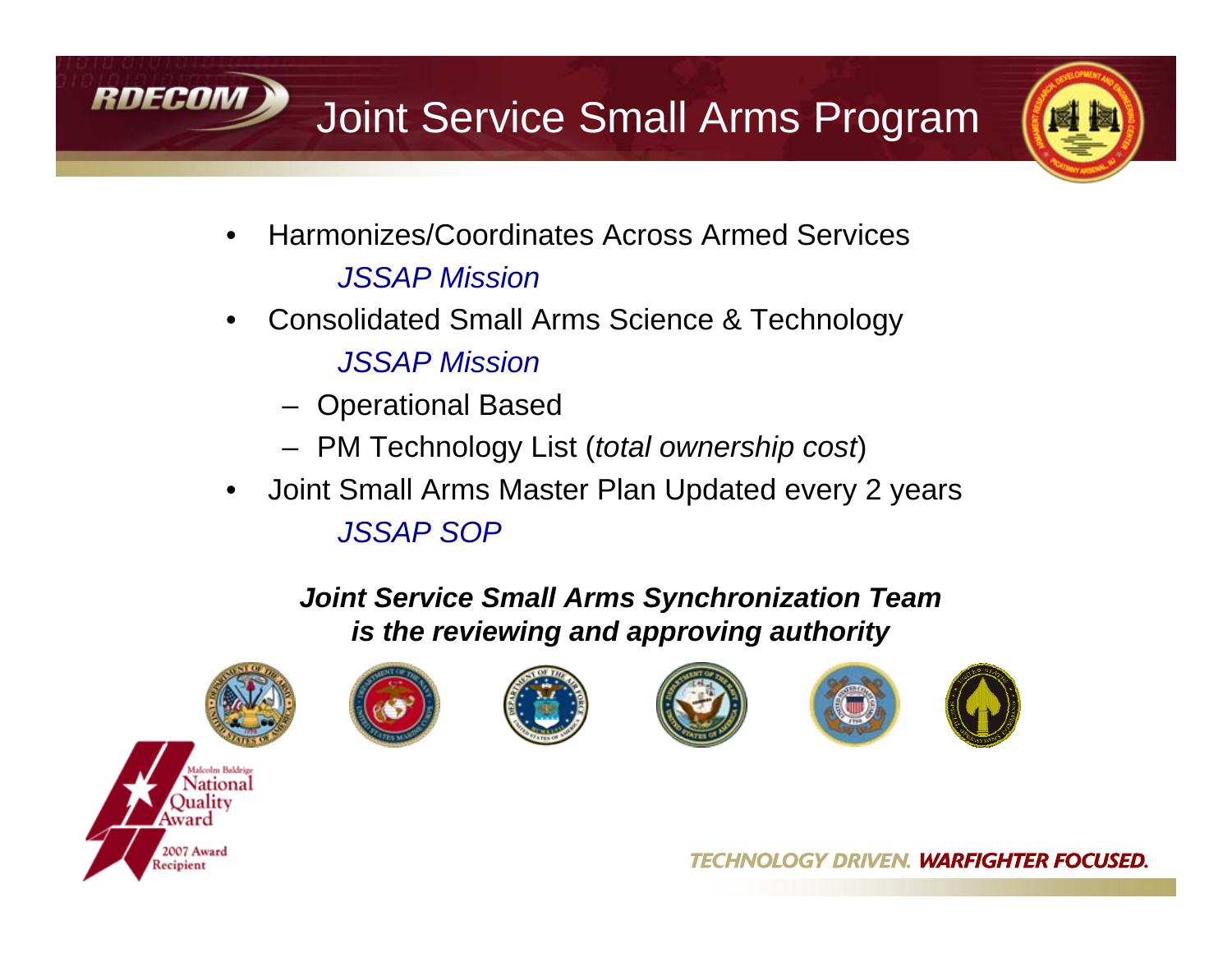

### *JSSAP Tech Plan Approach and Coordination*



- **1. Capability Assessments and Needs reviewed** 
	- •**Service Combat Developers**
	- •**Joint collaboration and/or assessment**
- **2. NSAC/NSATC subcommittees review of white papers**
	- •**JSSAP Application Working Group as subcommittee**
- **3. Coordination with OGAs either directly or through NSAC subcommittees.**
	- •**Coordinate with other Lethality Technology Investments, ATOs.**
- **4. Joint Service Small Arms Synchronization Team approval**
- **5. Additional Reviews; RDEC Lethality IPT, RDECOM, ONR, ASAALT**



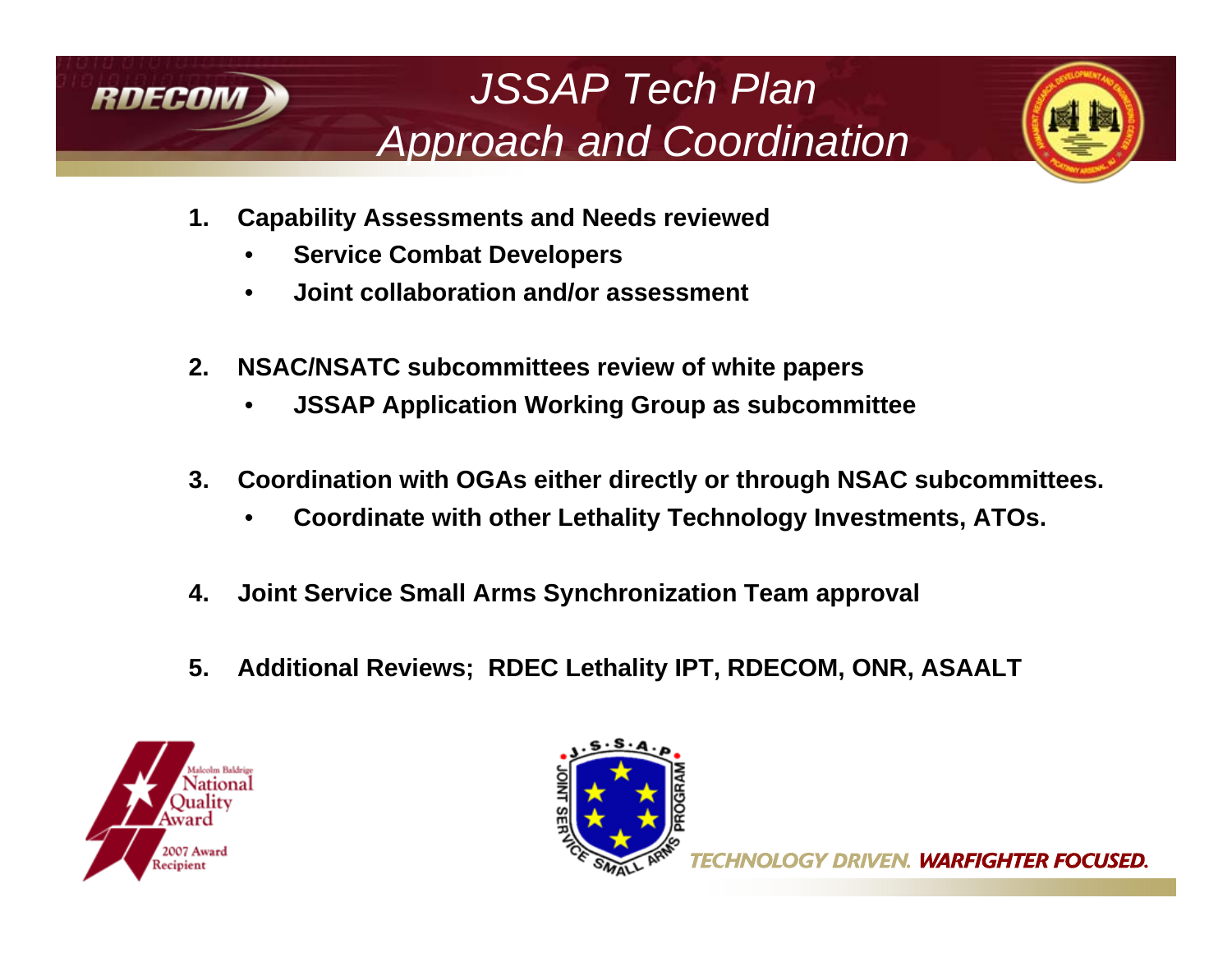

### Small Arms Tech Planning



- **Lethality (ex. Miniature prox fuze components; Frag improvements)**
- **Advanced materials & recoil technologies**
- **Fire Control Tactile Range determination component**
- **Powered rail technologies & Wireless weapons interface**

**Small Arms New Concepts & Technology Capabilities**



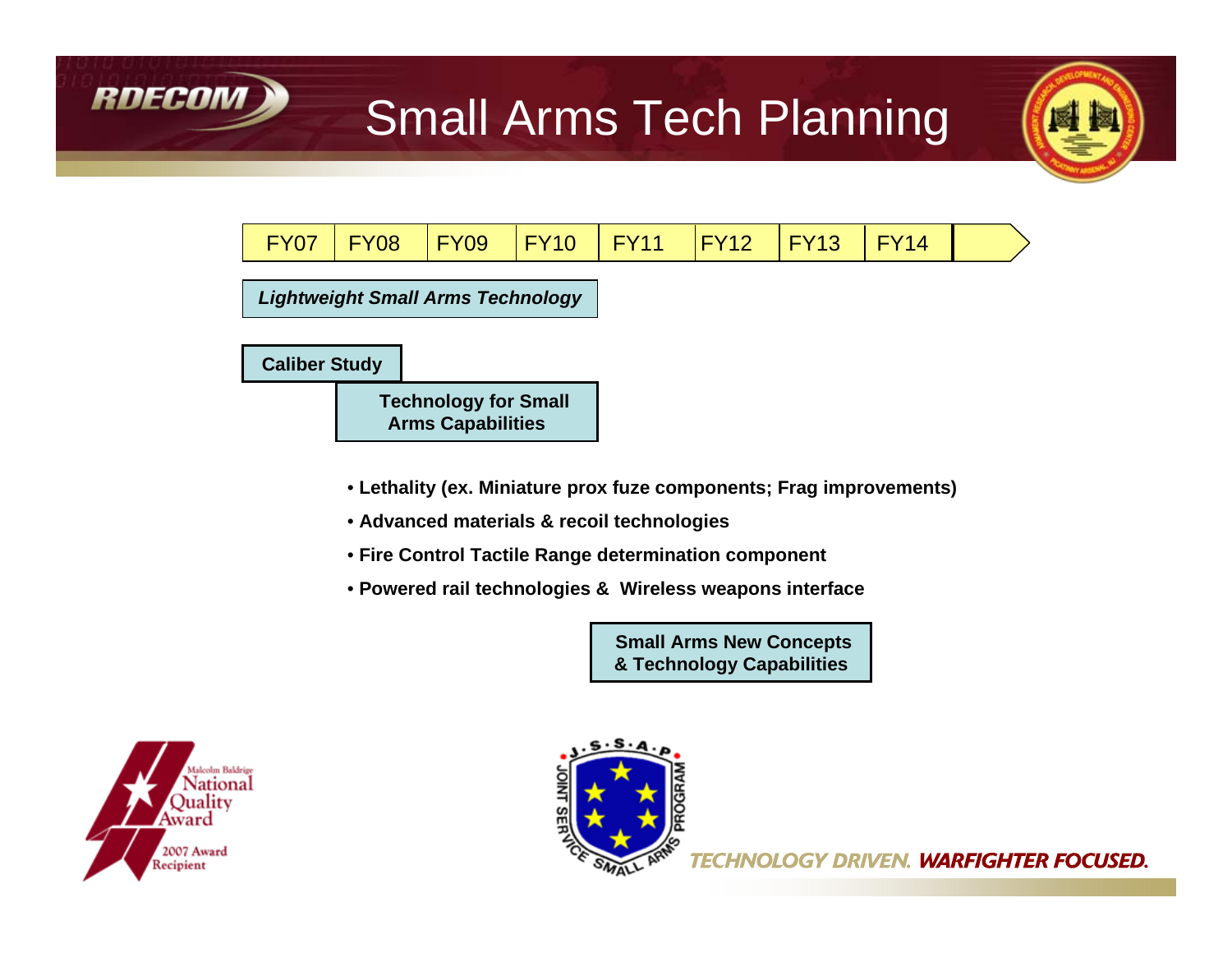

#### JSSAP Tech Plan Implementation



*Small Arms Capability Based Assessment most recent JCIDs small arms update.*

 $\checkmark$  *Enhancing the warfighters overmatch capability* 

**HNOLOGY DRIVEN. WARFIGHTER FOCUSED.**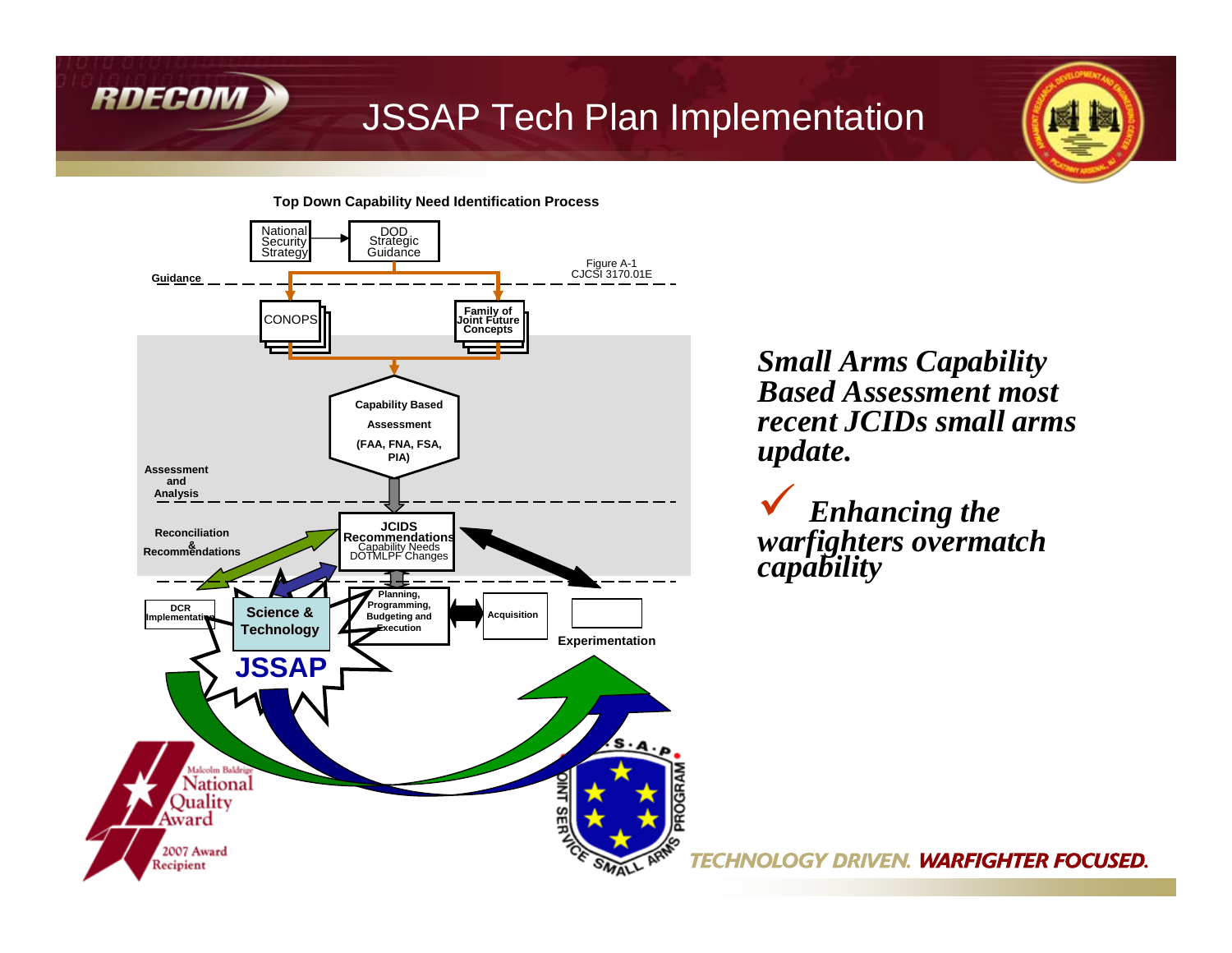*Advanced Lethal Armament Technology Small Arms*



#### Army Technology Objective *R.ARD.2008.03*

RDECOM



#### *Schedule & Cost*





#### *Purpose:*

- *To demonstrate advanced lethal armament component technology*
- *Terminal fragmentation effectiveness trades*
- –*Miniaturize Proximity electronics power*
- *Lowest weight Recoil attenuation*
- *Modeling and Simulation assessments*

#### *Payoff:*

- *Provides improved munition effectiveness to targets*
- *Multiple critical technology demonstrations*
- *Enabling maturity measurement*
- *Systems level analysis*

*Supporting fulfilling broad small arms capability gaps for spiral transition.* 



**4**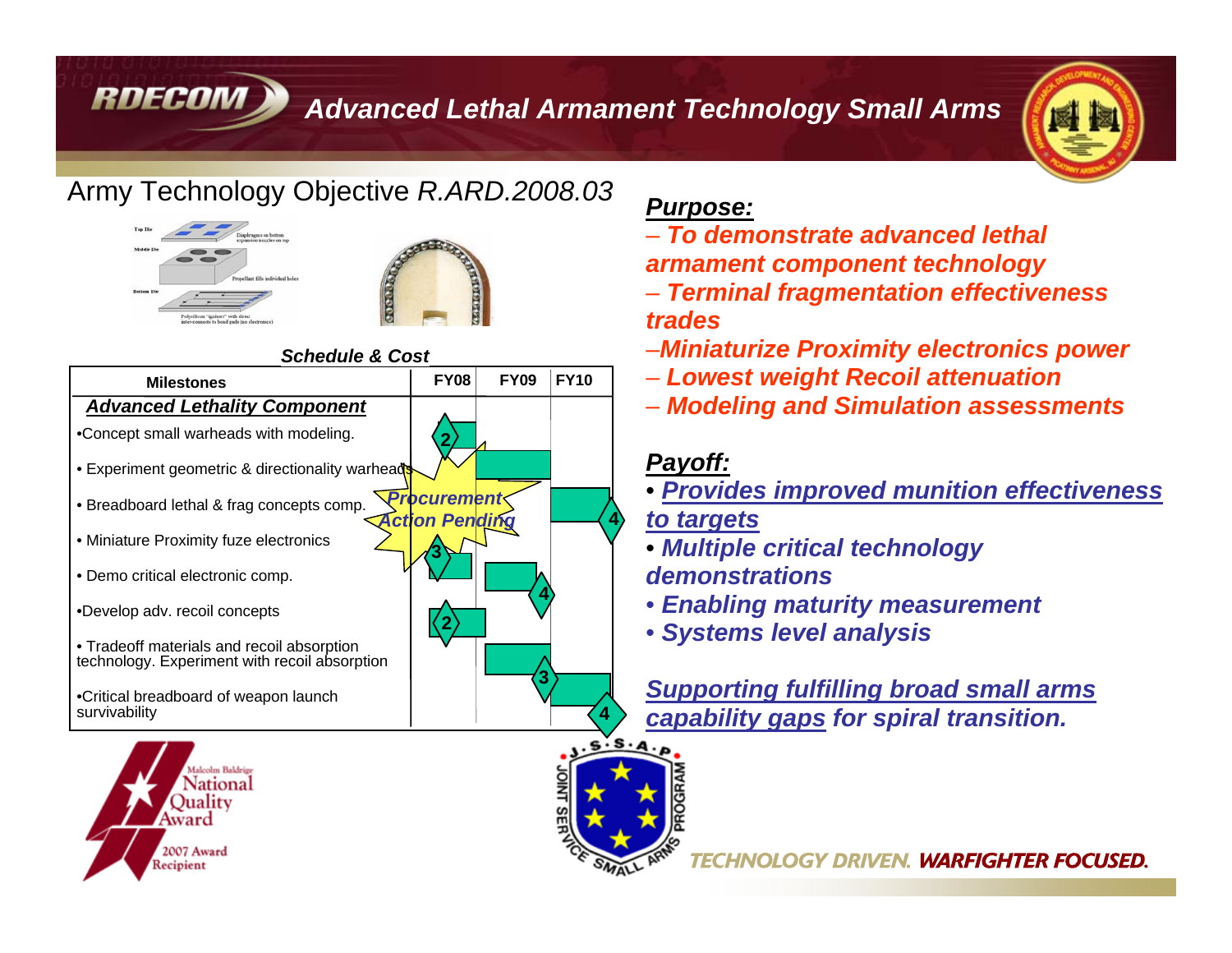#### *Advanced Fire Control Technology for Small Arms*



#### Army Technology Objective *R.ARD.2008.054*



RDECOM





*Schedule & Cost*





#### *Purpose:*

- *To demonstrate advanced fire control component technology*
- *Determining correct range to moving targets*
- *Further power sharing within weapon*

#### *Payoff:*

- *Critical technology demonstrations*
- *Technology maturity TRL path*
- *Integration Systems Analysis*
- *Available for spiral transition*

*Supporting fulfilling broad small arms capability gaps defilade and covered targets*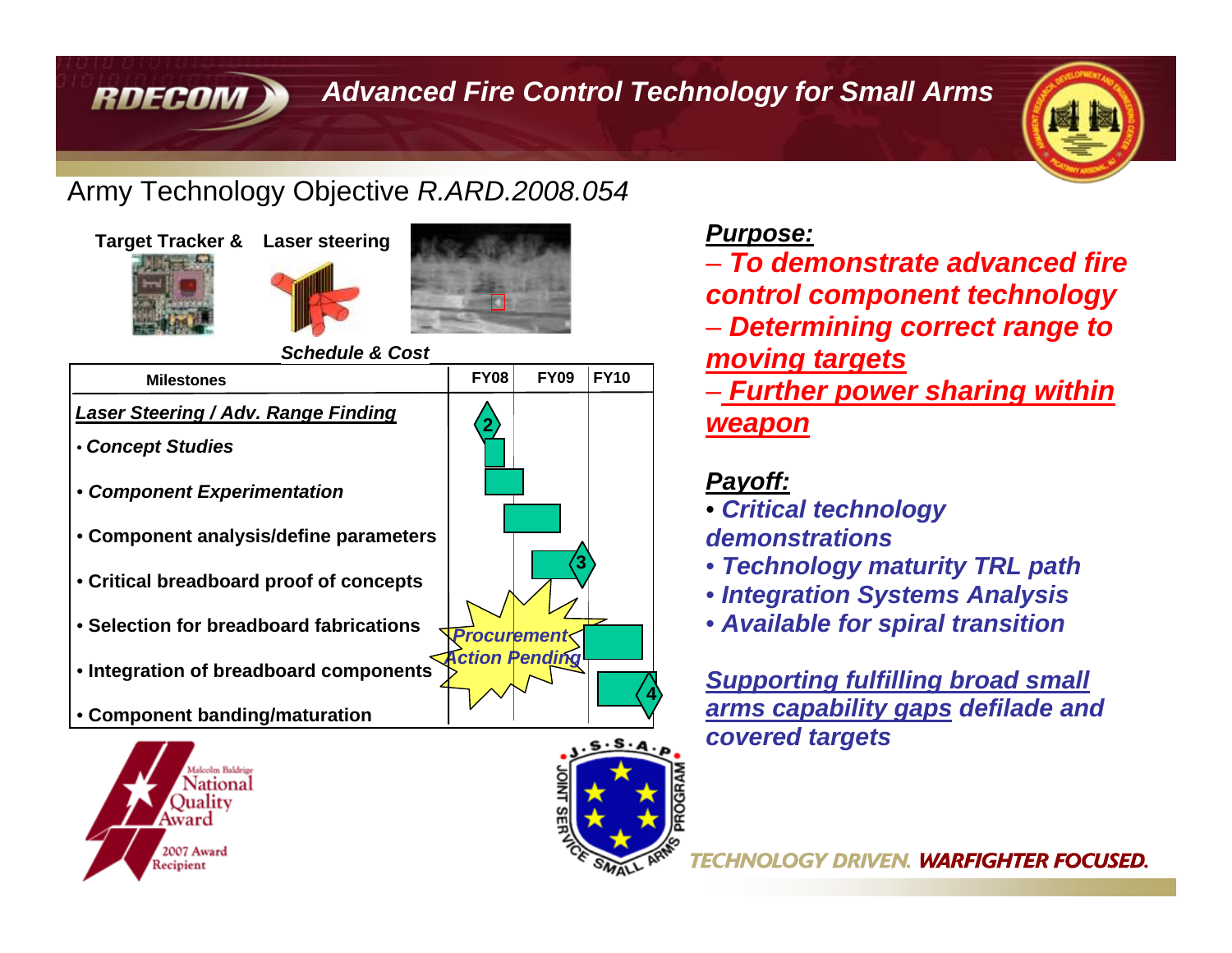

#### Modeling and Simulation Role in JSSAP ATO's

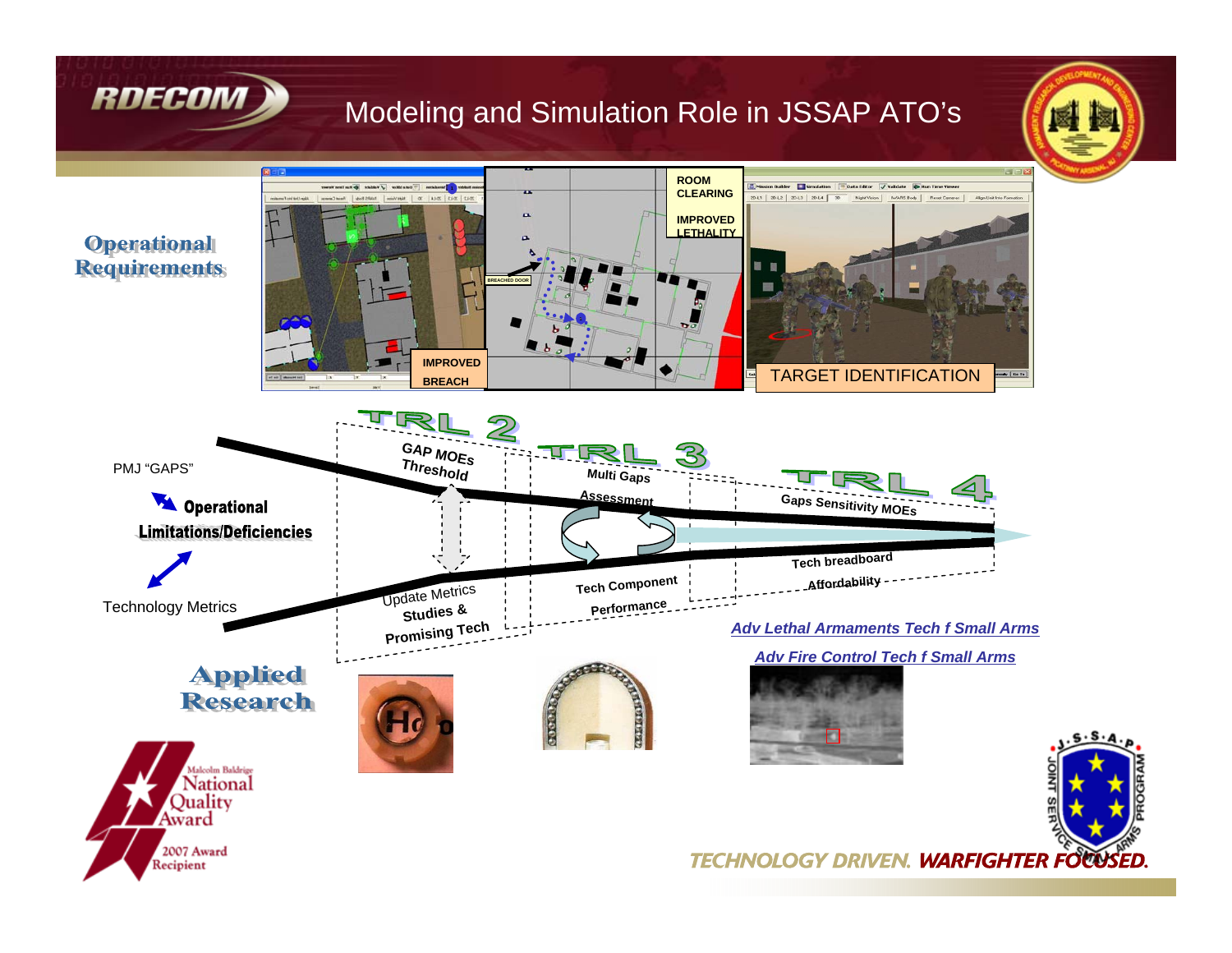

Outcomes of Applied Tech Programs



Technology Component Investments

- Warfighter Capability focus
- Critical Technology Demonstrations
- System Analysis Effectiveness

### Modeling and Simulation activities

- $\triangleright$  Link to Capabilities
- $\triangleright$  Integration to weapons systems
- ¾Underpinning analysis documented



*Procurement Actions Pending*



**DRIVEN. WARFIGHTER FOCUSED.**